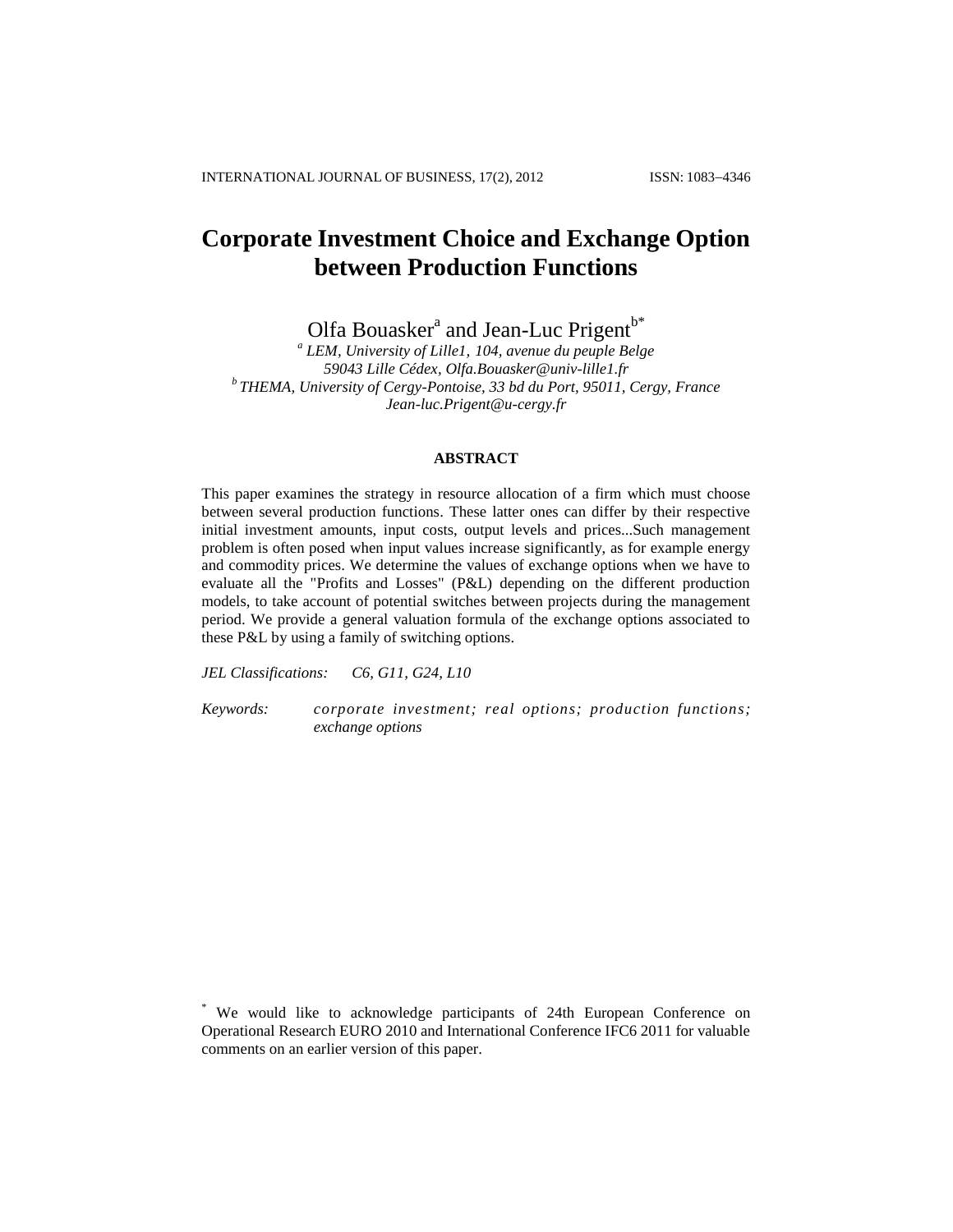## **I. INTRODUCTION**

The theory of real options can potentially provide fundamental tools to analyze the investment values, when dealing with research and development projects, natural-resource investments, technological innovations...Real options have several characteristics in common with usual financial options. For example, they can take account of other investment opportunities such as standard financial assets. Using a substitute asset, a risk-premium can be determined and analyzed.

We refer for instance to the seminal paper by Pindyck (1988) on real options and investment choice, Pindyck (1994), Dixit and Pyndick (1994), Trigeorgis (1993a,b,c; 1996) or Schwartz and Trigeorgis (2001) for general properties about real option analysis. Other references are for example Brennan and Schwartz (1985) for valuation of natural resources investments, Paddock et al. (1988) for the case of offshore petroleum leases, McDonald and Siegel (1986) for the value of time to invest...

In this paper, we compare several production strategies of a firm that can decide either to invest only on one single production mode, either to switch between two production strategies. They can have different initial investment amounts, input costs, output levels and prices...Such investment choice is often encountered when the input costs increase significantly, as for example the energy and commodity prices. To analyze such decision problem, we introduce a general exchange option valuation when facing the choice between two investment projects.

We assume that, in a first step, the investor must invest a fixed amount before starting the production. In a second step, when the production begins, the manager must pay production costs. We study the different solutions of this valuation problem, in particular when the manager searches for the maximization of the expected return of his "Profit and Loss" (P&L). We determine the values of exchange options when we have to evaluate all the P&L depending on the different production models, to take account of potential switches between projects during the management period.

We provide a general valuation formula of the exchange options associated to these P&L by using a family of switching options. We assume that the project manager compares two different ways of production: Products can be identical or differ; the manager can choose either to allocate his whole endowment on only one production mode, or to switch from one production mode to the other one.

In that latter case, he must invest initially the required amount, which corresponds to the sum of both amounts necessary to initialize each of the production mode. We detail several particular cases, for example when output levels are equal.

This paper is organized as follows: Section II recalls main results about the valuation of the exchange options for Lognormal asset prices, first introduced by Margrabe (1978). Section III provides the general model and results about the valuation of exchange options between production functions. Finally, Section VI contains the concluding remarks. 1

### **II. EXCHANGE OPTIONS**

In what follows, we briefly recall the main result of Margrabe (1978) about the valuation of the exchange option between assets  $X_1$  and  $X_2$ , in order to get  $Max(X_1,X_2)$ . The idea of Margrabe (1978) is to use the Black and Scholes (1973) formula by considering asset  $X_2$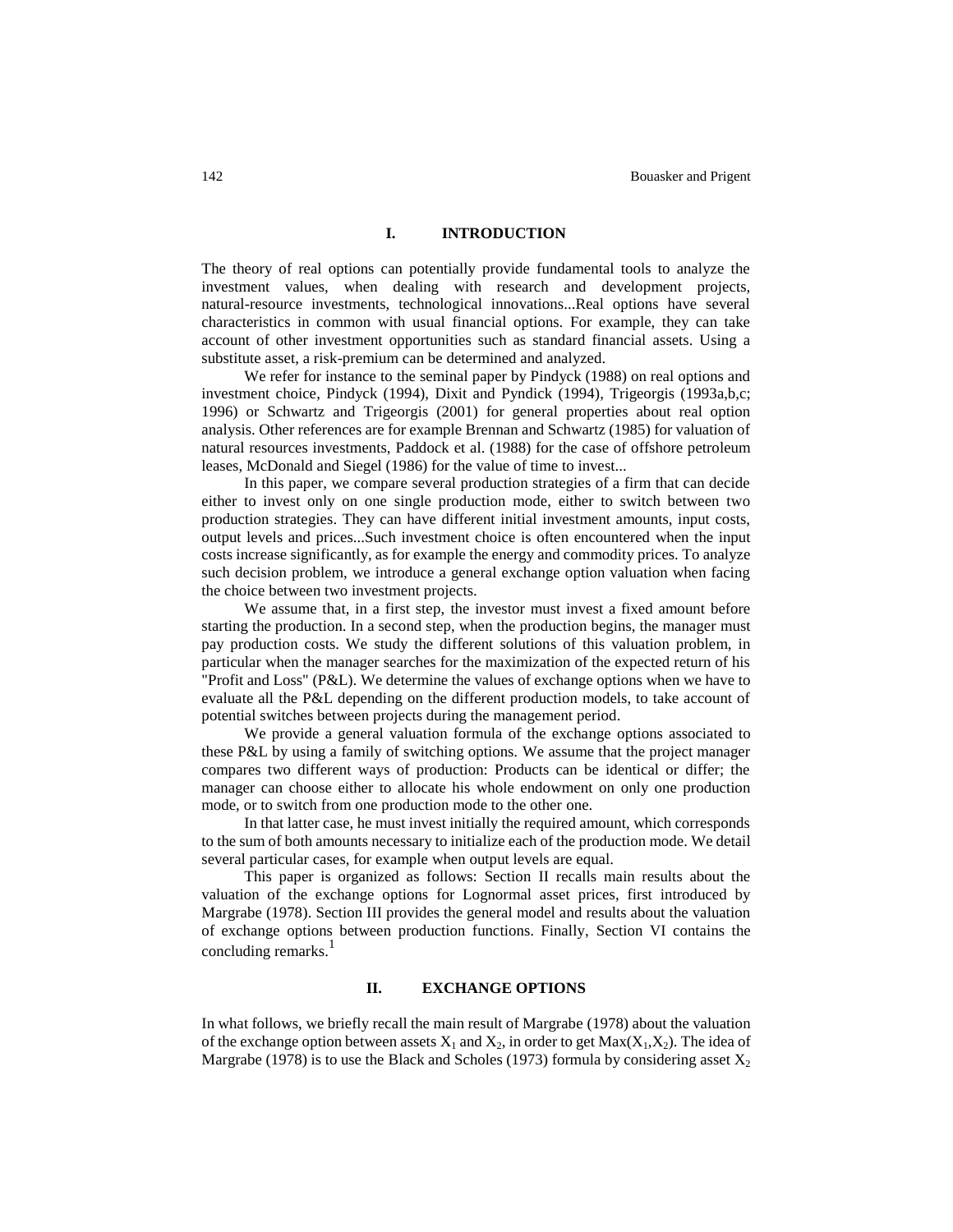as a numeraire (see also Stulz, 1982). Thus the price of  $X_1$  corresponds to  $(X_1/X_2)$  units of asset  $X_2$ . Therefore, the exchange option has strike 1 with underlying  $(X_1/X_2)$ . Assume that both  $X_1$  and  $X_2$  are lognormal distributed:

$$
X_1 = \exp[m_{X_1} + \sigma_{X_1} W_1] X_2 = \exp[m_{X_2} + \sigma_{X_2} W_2]
$$
 (1)

where  $W_1$  and  $W_2$  are Gaussian random variables with variance 1 and linear correlation . Then, we get:

$$
X_1/X_2 = exp[m_{X_1} - m_{X_2} + \sigma_{X_1}W_1 - \sigma_{X_2}W_2]
$$

The volatility of underlying  $\sigma_{(X_1/X_2)}$  is equal to:

$$
\sigma_{(X_1/X_2)} = \sqrt{\sigma_{X_1}^2 + \sigma_{X_2}^2 - 2\rho\sigma_{X_1}\sigma_{X_2}}
$$
 (2)

The riskless rate is equal to 0. Using the Black and Scholes (1973) formula for Call options and multiplying by asset  $X_2$ , we get the following result:

$$
C = [X_1 N(d_1) - X_2 N(d_2)]
$$
 (3)

where  $d_1 = -[\ln(X_1/X_2) + (\sigma_{(X_1/X_2)}^2 / 2)\tau]/(\sigma_{(X_1/X_2)}\sqrt{\tau}), d_2 = d_1 - \sigma_{(X_1/X_2)}\sqrt{\tau}),$ 

 $\tau$ =time to maturity, N=standard Gaussian cdf.

Consider now the continuous-time valuation. Asset prices are assumed to follow:

$$
dX_{i,t} = X_{i,t} \left[ \alpha_i dt + \sigma_i dt + \sigma_i dW_{i,t} \right] (i = 1,2),
$$

where the processes  $W_i$  are standard Brownian motions with correlation  $\rho_{1,2}$ . Then, the exchange option:

$$
V(X_{1,T}; X_{2,T}; T) = Max[0, X_{1,T} - X_{2,T}]
$$

is valued by using the Black and Scholes (1973) formula:

$$
V(X_{1,T}; X_{2,T}; t) = X_{1,t} N(d_1(t)) - X_{2,t} N(d_2(t)),
$$
\n(4)

with

$$
d_1(t) = -[\ln(X_{1,t} / X_{2,t}) + (\sigma^2 (T - t) / 2)] / (\sigma \sqrt{T - t}), d_2(t) = d_1(t) - \sigma \sqrt{T - t}),
$$
  

$$
\sigma^2 = \sigma_1^2 - 2\sigma_1 \sigma_2 \rho_{1,2} + \sigma_2^2.
$$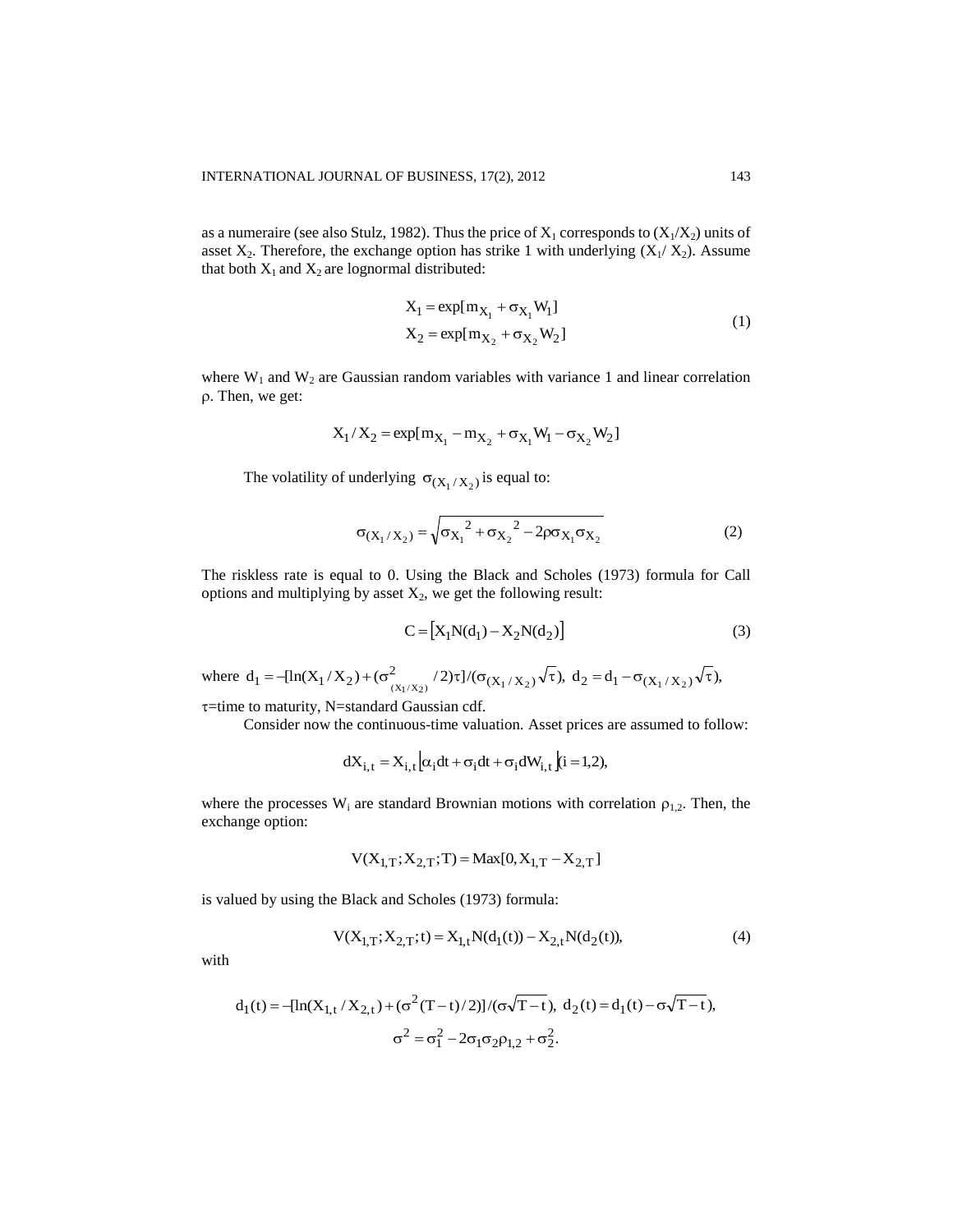## **III. THE GENERAL MODEL AND RESULTS**

In this section, we first present the formulation of the investment choice problem. Then, we provide valuation formula to determine the best investment strategy. Contrary to the standard exchange option valuation of Margrabe (1978), the payoff options are no longer written on lognormal underlyings but for example written on sum of lognormal random variables, which is a more involved problem. Our problem is linked to the valuation of flexibility option, as illustrated by Trigeorgis and Mason (1987), Triantis and Hodder (1990), Kulatilaka (1988, 1993), Kulatilaka and Trigeorgis (1994), Laughton (1998), Brennan and Trigeorgis (2000), and Duckworth and Zervos (2001).

#### **A. The Model**

**Notations.** Denote by  $i \in \{1,2\}$  the two basic production modes. The fixed initial cost is denoted by  $C_0^{(i)}$ . The proportional costs (the wages for example) and the input costs are respectively denoted by  $C_t^{(i)}$  and  $P_t^{(i)}$ . The global cost on the whole management period [0,T] corresponds to  $C_T^{(i)}$ . The variable  $q_t^{(i)}$  is equal to the level of output i at time t. Its market price is denoted  $S_t^{(i)}$ . The time period between the beginning of the investment process and the beginning of production is equal to  $T^{(i)}$ . T denotes the management horizon.

The global cost is defined by:

$$
\begin{aligned} C_T^{(i)} = C_0^{(i)} + \sum_{t=T^{(i)}}^T q_t^{(i)} (c_t^{(i)} [q_t^{(i)}] + P_t^{(i)}) \text{ for } t \ge T^{(i)}, \\ = C_0^{(i)}, \text{ for } t < T^{(i)}. \end{aligned}
$$

Therefore, the P&L associated to mode i is given by the following for  $t < T^{(i)}$ ,

$$
\begin{aligned} P\,\&\,L^{(i)}_T = \mathop{\textstyle \sum}_{t=T^{(i)}}^T q^{(i)}_t S^{(i)}_t - [c^{(i)}_0 + \mathop{\textstyle \sum}_{t=T^{(i)}}^T q^{(i)}_t (c^{(i)}_t q^{(i)}_t + P^{(i)}_t)],\\ = -C^{(i)}_0, \, \text{for}\, \, t < T^{(i)}. \end{aligned}
$$

We assume that prices follow the dynamics given by:

$$
dS_t^{(i)} = S_t^{(i)}[\alpha^{(i)}dt + \sigma^{S(i)}dW_t^{(i)}],
$$
  
\n
$$
dP_t^{(i)} = P_t^{(i)}[\mu^{(i)}dt + \sigma^{P(i)}dW_t^{(i)}],
$$

where  $\alpha^{(i)}$ ,  $\mu^{(i)}$ ,  $\sigma^{S^{(i)}}$  and  $\sigma^{S^{(i)}}$  are constant parameters,  $W = (W^{(1)}, W^{(2)})$  is a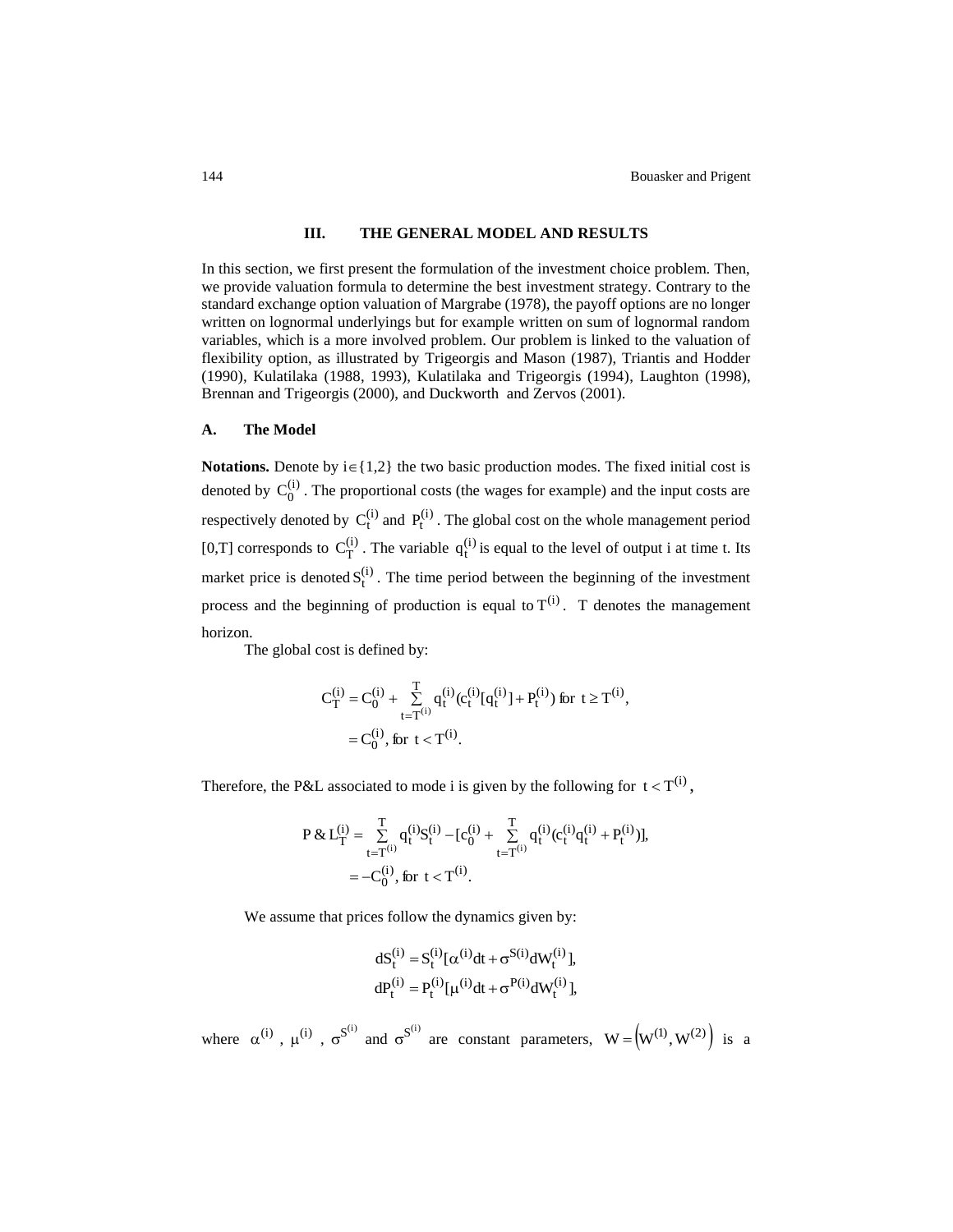Brownian motion with  $\langle W^{(1)}, W^{(2)} \rangle_t = \rho t$  $\langle 0, W^{(2)} \rangle$  = pt ( $\rho$  denotes the correlation coefficient).

Quantities  $q_t^{(i)}$  depend on production modes and respective demands of the two products. They depend also on manager's strategies. They follow:

$$
dq_t^{(i)} = q_t^{(i)} [v^{(i)} dt + \sigma^{q(i)} dW_t^{(i)}].
$$

#### **B. The Valuation of Exchange Options between Production Functions**

In what follows, we consider a risk-neutral manager. He tries to maximize the expectation of his P&L for a fixed maturity T.

**Proposition 1 - P&L Expectations**. The P&L expectations are given by: 2 (1) For  $t \ge T^{(i)}$ ,

$$
\begin{aligned} & E[P\ \&\ L^{(i)}_T] = \sum_{t=T^{(i)}}^T q_0^{(i)} S_0^{(i)} \exp\biggl[ (\alpha^{(i)} + V^{(i)} + \sigma^{S^{(i)}} \sigma^{q^{(i)}}) t \biggr] \\ & - \sum_{t=T^{(i)}}^T q_0^{(i)} P_0^{(i)} \exp\biggl[ (\mu^{(i)} + v^{(i)} + \sigma^{P^{(i)}} \sigma^{q^{(i)}}) t \biggr] - \sum_{t=T^{(i)}}^T E\biggl[q_t^{(i)} c_t^{(i)} (q_t^{(i)}) \biggr] - C_0^{(i)} \end{aligned}
$$

(2) For  $t < T^{(i)}$ ,

$$
E[P \& L_T^{(i)}] = -C_0^{(i)}.
$$

**Remark 1.** If the cost production  $c_t^{(i)}(q_t^{(i)})$  does not depend on quantity  $q_t^{(i)}$ , we get:  $E\left[q_t^{(i)}c_t^{(i)}(q_t^{(i)})\right] = \sum_{k=1}^{L} q_0^{(i)} \exp(v_t^{(i)})c_t^{(i)}.$ T  $t = T$ (i) 0 T  $t = T$  $\sum_{t=T}^{T} E\left[q_t^{(i)} c_t^{(i)} (q_t^{(i)})\right] = \sum_{t=T}^{T}$  $=T^{(1)}$   $t=$ 

Recall that the production function must be concave, which implies that the global cost function C must be convex.

When for example C(q) = qc(q) is quadratic, the cost function  $c_t^{(i)}(q_t^{(i)})$  must be linear:  $c_t^{(i)}(q_t^{(i)}) = \psi q_t^{(i)}$ , with  $\psi > 0$ .

In that case, we have:

$$
\sum_{t=T^{(i)}}^{T} E\left[q_t^{(i)}c_t^{(i)}(q_t^{(i)})\right] = \psi \sum_{t=T^{(i)}}^{T} (q_0^{(i)})^2 \exp\left[\left(2v_t^{(i)} + (\sigma^{q^{(i)}})^2\right)t\right].
$$

We examine now the valuation of flexibility, i.e., the valuation of the exchange option between the two production functions: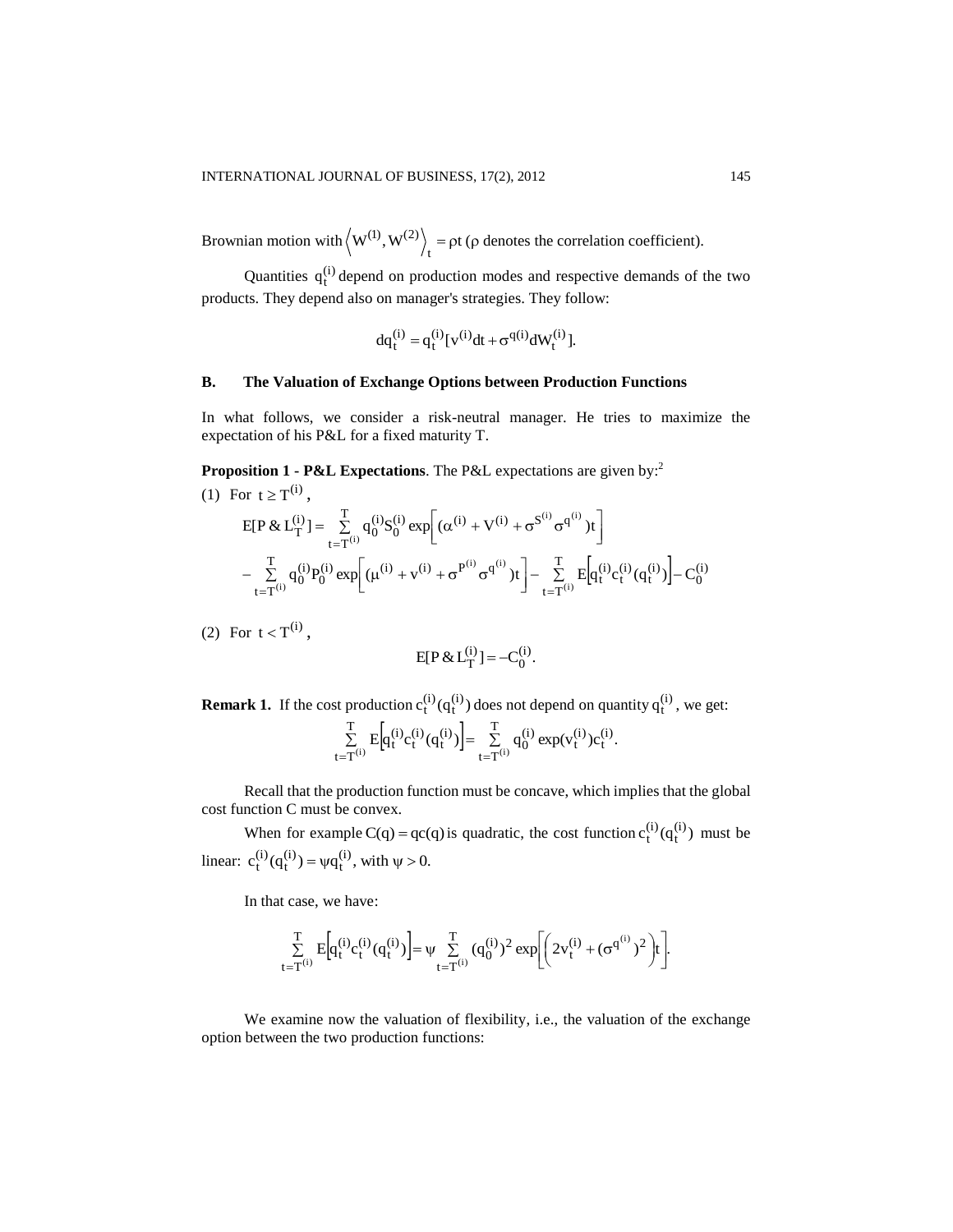- If the manager chooses initially the mode 1, and wants to get the maximum between the P&L, he must "buy" the option:

$$
\operatorname{Max}\left(P \& L_T^{(1)}, P \& L_T^{(2)}\right) - P \& L_T^{(1)} = \operatorname{Max}\left(0, P \& L_T^{(2)} - P \& L_T^{(1)}\right)
$$

- If the manager chooses initially the mode 2, and wants to get the maximum between the P&L, he must "buy" the option:

$$
Max (P & L_T^{(1)}, P & L_T^{(2)}) - P & L_T^{(2)} = Max (0, P & L_T^{(1)} - P & L_T^{(2)})
$$

Denote respectively by  $V_0^{(i)}$  and  $MG^{(i)}$  the present values of the P&L and of the exchange options.

**Proposition 2 – Parity**. Without friction, the present values of the two production modes satisfy the parity relation:

$$
MG^2 - MG^1 = V_0^{(1)} - V_0^{(2)}.
$$

**Notation**. In what follows, we denote the two projects by i and i<sup>'</sup> both in  $\{1, 2\}$ .

**Proposition 3 - Exchange Option Valuation.** When production mode  $i$  is selected, the value of the option to get the maximum  $\text{Max}(\text{P} \& \text{L}_\text{T}^{(i)}, \text{P} \& \text{L}_\text{T}^{(i')})$ T  $\text{Max}\left(\text{P} \& \text{L}_\text{T}^{(i)}, \text{P} \& \text{L}_\text{T}^{(i')} \right)$ of the two project values i and i' is given at any time t by:

$$
MG_t^{(i)} = E_{t,Q}[Max(0, P & L_T^{(i)} - P & L_T^{(i')})],
$$

which is also equal to:

$$
MG_t^{(i)} = P \& L_T^{(i)} \left[ E_{t,Q} \left[ Max \left( \frac{P \& L_T^{(i')}}{P \& L_T^{(i)}} , 1 \right) \right] - 1 \right].
$$

**Remark 2.** These options can also be priced by using valuation of "basket options".

## **C. Basic Examples**

Assume that costs  $C_t^{(i)}[q_t^{(i)}]$  are not random:  $C_t^{(i)}[q_t^{(i)}] = C_t^{(i)}$  does not depend on  $q_t^{(i)}$ . Suppose also that outputs are identical and quantities are equal  $(q_t^{(i)} = q_0, v^{(i)} = v)$ . Due to the risk-neutrality, the manager's objective is to minimize the expectation of the cumulated costs until maturity T.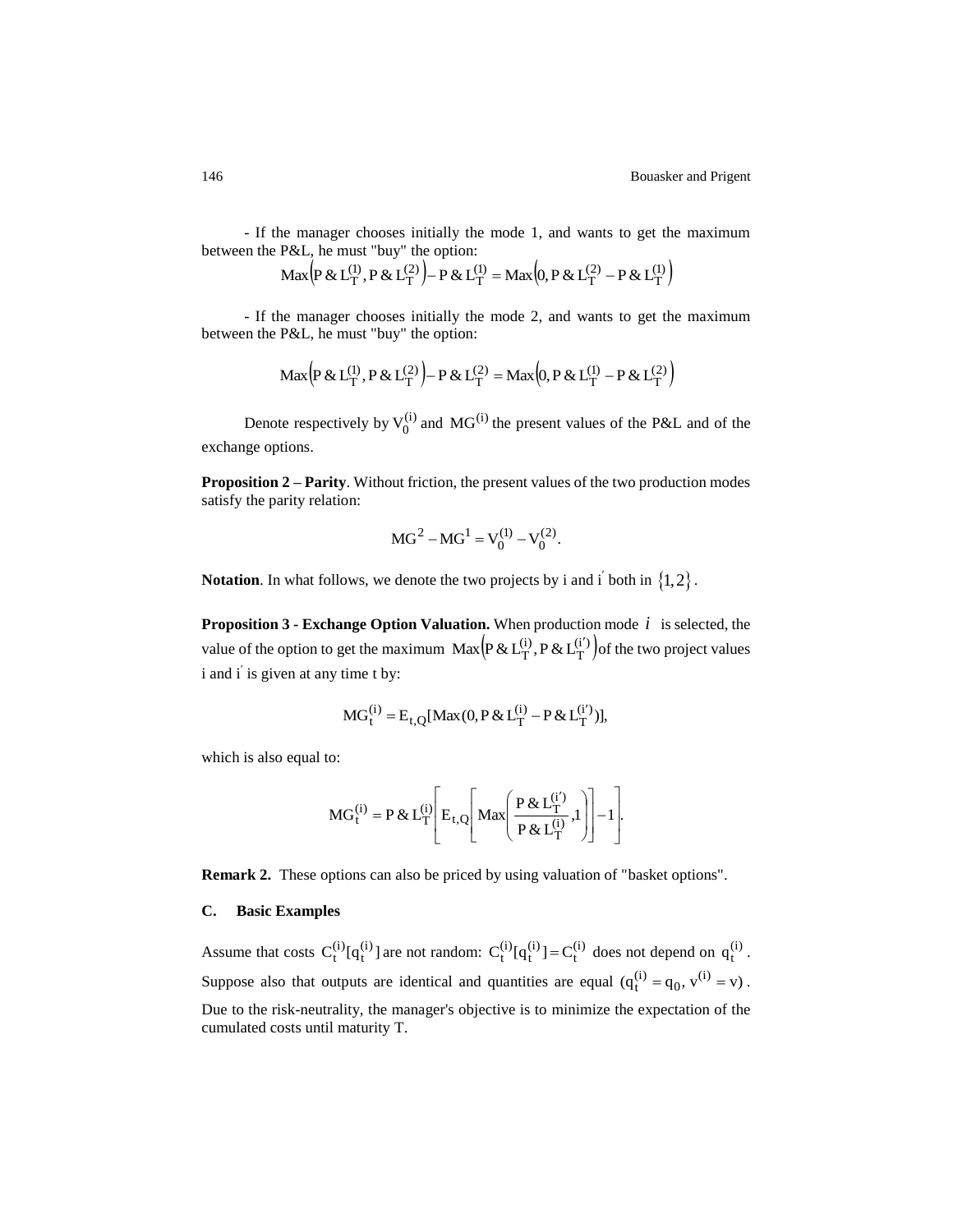We consider five main cases:

\* option (1): investment only on production mode 1;

\* option (2): investment only on production mode 2;

\* option (3): switching between the two production functions but initial investment equal to  $c_0^{(i)} + c_0^{(2)}$ 0 (i)  $c_0^{(1)} + c_0^{(2)}$  in order to be able to use the two modes. In that case, at any time t, he can choose the production function that minimizes the production cost;

\* option (4): choice of mode 1 while buying the option  $MG^{(1)}$  to switch to production 2, so that he gets the maximum of the two P&L at maturity;

\* option (5): choice of mode 2 while buying the option  $MG<sup>(2)</sup>$  to switch to production 1 so that he gets the maximum of the two P&L at maturity.

In what follows, we analyze these five cases:

1) If he invests only on one mode i, we get:

$$
\begin{split} E\Big[ C_T^{(i)} \Big] & = C_0^{(i)} + \sum_{t=T^{(i)}}^T q_0 \Big[ P_0^{(i)} \exp\Big[ \mu^{(i)} + v \Big) t \Big] + c_t^{(i)} \exp\big[ vt \big] \Big] \; \text{for} \; \; t \geq T^{(i)} , \\ & = C_0^{(i)} \, , \; \text{for} \; \; t < T^{(i)} . \end{split}
$$

2) If he invests on the two modes, he can produce 100% with each mode at any time period [t;t+1] and choose the mode with minimal production cost during this time period. Denote:

$$
T^{(i)} = Min[T^{(1)}, T^{(2)}]
$$
 and  $T^{(i')} = Max[T^{(1)}, T^{(2)}]$ 

Therefore, we have:

$$
(1) \quad \text{For } T < T^{(i)},
$$

$$
E[C_T^{(3)}] = (C_0^{(1)} + C_0^{(2)}).
$$

(2) For  $T^{(i)} \le T < T^{(i')}$ ,

$$
E\!\!\left[\!C^{(3)}_T\right]\!\!=\!\Big(\!\!C^{(1)}_0+C^{(2)}_0\Big)\!\!+\!\sum_{t=T^{(i)}}^Tq_0\!\left[\!P^{(i)}_0\exp\!\!\left[\!\!\left(\!\mu^{(i)}+v\!\right)\!\!\right]\!\!\right]\!\!+c^{(i)}_t\exp\!\left[\!v t\!\right]\!\!\Big]
$$

(3) For 
$$
T > T^{(i')}
$$
,  
\n
$$
E\left[C_T^{(3)}\right] = \left(C_0^{(1)} + C_0^{(2)}\right) + \sum_{t=T^{(i)}}^{T^{(i'-1)}} q_0 \left[P_0^{(i)} \exp\left[\mu^{(i)} + v\right)\right] + c_t^{(i)} \exp\left[vt\right] + \sum_{t=T^{(i')}}^{T} E\left[q_t \min_{i \in [1,2]} \left(C_t^{(i)} + P_t^{(i)}\right)\right]
$$

For this latter case, if additionally,  $q_t$  is deterministic we have to evaluate the expectations: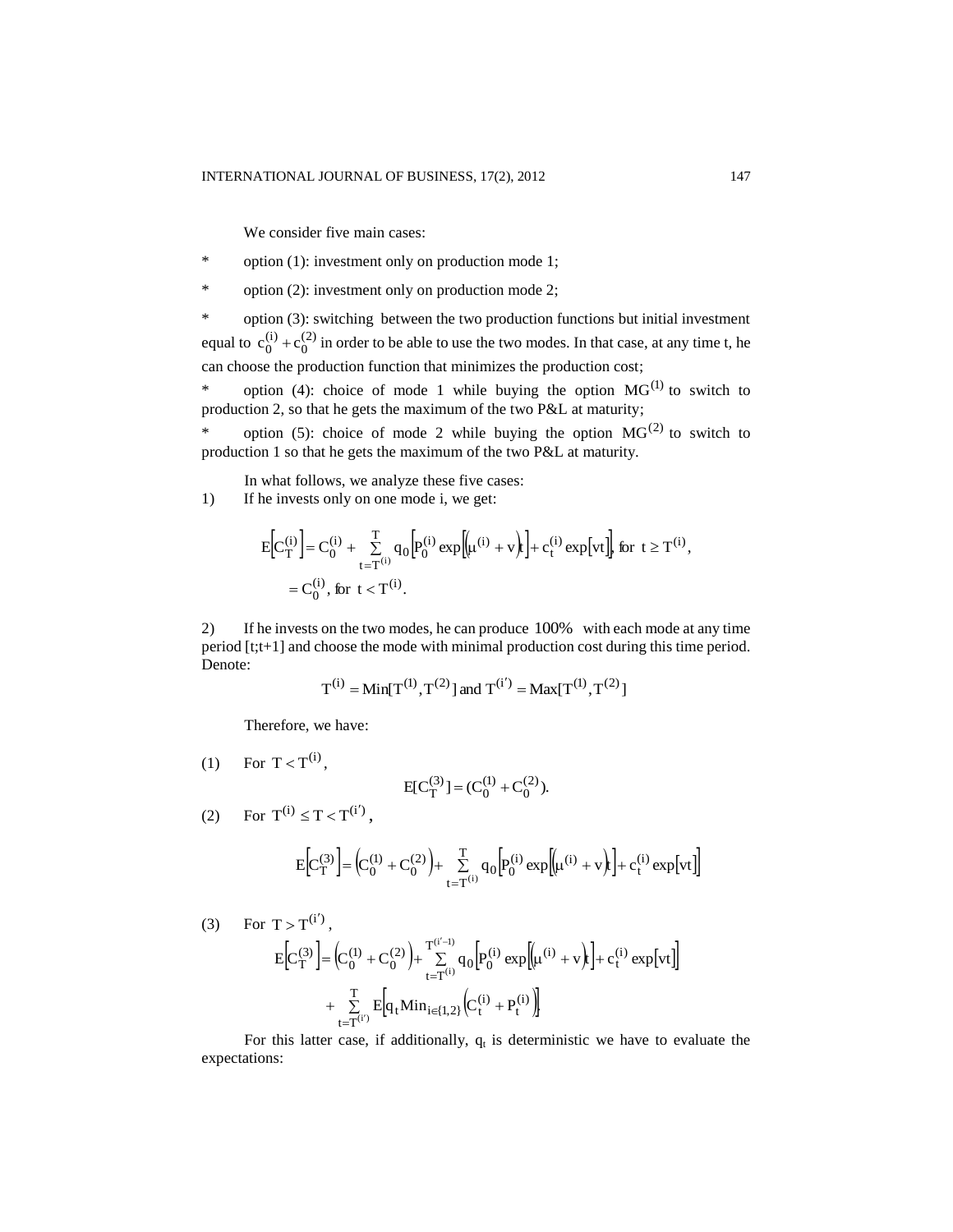$$
E[\text{Min}_{i\in\{1,2\}}(C_t^{(i)} + P_t^{(i)})].
$$

This problem is as follows:

$$
E[\text{Min}(a^{(1)} + X^{(1)}, a^{(2)} + X^{(2)})],
$$

with

$$
X^{(1)} = \exp[m_{X_1} + \sigma_{X_1} W_1]
$$
, and  $X^{(2)} = \exp[m_{X_2} + \sigma_{X_2} W_2]$ .

Using the relation  $Min(x, y) = y - Max(0, y - x)$ , we are led to Margrabe options.

**Proposition 4 .** If proportional costs are equal ( $C_t^{(i)} = c_t$  does not depend on i), we get:

$$
E[\text{Min}_{i\in\{1,2\}}(C_t^{(i)} + P_t^{(i)})] = c_t + E[P_t^{(1)}] - V(P_t^{(1)}, P_t^{(2)}, t),
$$

where

$$
V(P_t^{(1)}, P_t^{(2)}, t) = E[Max(0, P_t^{(1)}, P_t^{(2)})],
$$

which satisfies:

$$
V(P_t^{(1)}, P_t^{(2)}, t) = P_t^{(1)} N(d_1(t)) - P_t^{(2)} N(d_1(t)),
$$

with  $d_1(t) = [\ln(P_t^{(1)}/p_T^{(2)}) + (\sigma^2(t-T)/2)]/(\sigma\sqrt{T-t})$ ,  $d_2(t) = d_1(t) - \sigma\sqrt{T-t}$ , and  $\sigma^2 = (\sigma^{P^{(1)}})^2 - 2\sigma^{P^{(1)}}\sigma^{P^{(2)}}\rho + (\sigma^{P^{(2)}})^2.$ 

**Proposition 5.** If initial dates are equal ( $T^{(1)} = T^{(2)}$  denoted by  $T_d$ ), all the five options provide the same output value  $\Sigma$  $=$ T  $2q_tS_t$ <br>t=T<sub>d</sub> d  $q_t S_t$ . Thus, we have just to compare:

(1) 
$$
E\left[C_{T}^{(1)}\right] = C_{0}^{(1)} + \sum_{t=T_d}^{T} q_0 \left[P_{0}^{(1)} \exp\left[\left(\mu^{(1)} + v\right)\right] + e^{vt} c_t\right]
$$

(2) 
$$
E\left[C_1^{(2)}\right] = C_0^{(2)} + \sum_{t=T_d}^{T} q_0 \left[P_0^{(2)} \exp\left[(\mu^{(2)} + v\right)] + e^{vt} c_t\right]
$$

(3) 
$$
C_0^{(1)} + C_0^{(2)} + \sum_{t=T_d}^{T} q_0 \left[ e^{vt} E \left[ \left( P_t^{(i)} - Max(0, P_t^{(i)} - P_t^{(i')} ) \right) \right] + e^{vt} c_t \right]
$$

(4) 
$$
E[\text{Min}(C_T^{(1)}; C_T^{(2)})] + \text{MG}^{(1)};
$$

(5) 
$$
E[\text{Min}(C_T^{(1)}; C_T^{(2)})] + \text{MG}^{(2)}
$$
.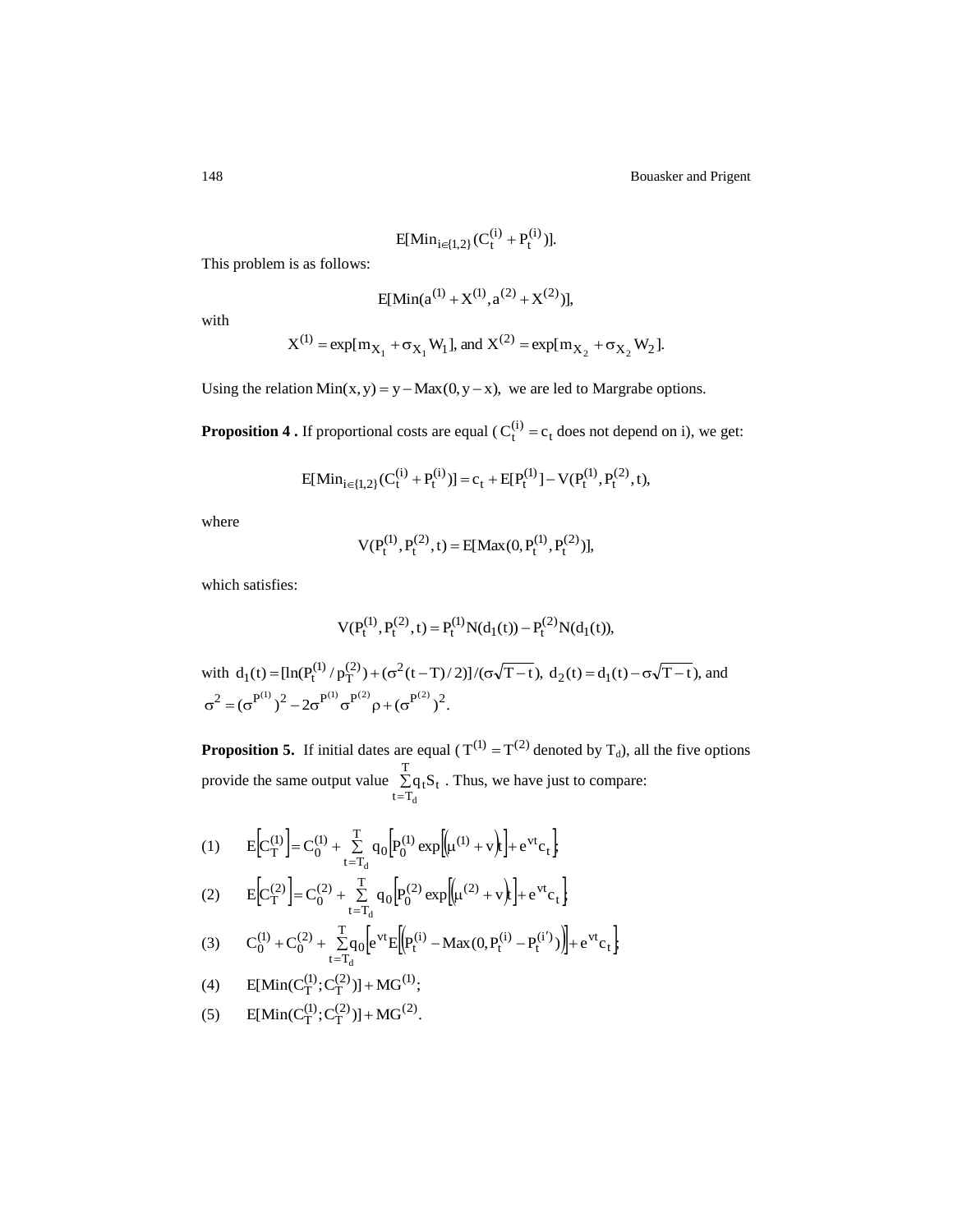**Remark 3.** The previous relations allow the comparison of the five production modes For example, option 4 is preferred to option 1 if and only if

$$
E[\text{Min}(0; C_T^{(2)} - C_T^{(1)})] + \text{MG}^{(1)} \ge 0.
$$

The option 5 is preferred to option 2 if and only if (see Bouasker (2010) for more details).

$$
E[\text{Min}(0; C_T^{(1)} - C_T^{(2)})] + \text{MG}^{(2)} \ge 0.
$$

## **D. Numerical Illustration**

We consider the problem of a firm that produces tires and must choose between two modes of rubber production: the first one is natural (NR); the second one is synthetic  $(SR).$ <sup>3</sup>

- The characteristics of the natural rubber production are given by: NR Price (per ton)=1260 US; Cost (per ton)=800 US  $\frac{24}{3}$ ; volatility=24%; initial investment=18 M $\frac{24}{3}$ ; quantity=15000 tons; time period before production  $= 7$  years.

The characteristics of the synthetic rubber production (polyisopren) are given by: SR Price (per ton)=1260 US; Cost (per ton)=1060 US \$; volatility=8%; initial investment=18 M\$; quantity=15000 tons; time period before production  $=$  4 years. The volatility NR/SR is equal to 14.5%.

The following figure illustrates the variation of costs expectations with respect to time horizon for options (1) and (2). For a short horizon, option (4) is the best option. For longer horizon, the option (3) can be preferred since the flexibility option is more efficient and can compensate the initial cost. For example, for  $T=10$  years, the flexibility option is about US\$ 0.39/kg.

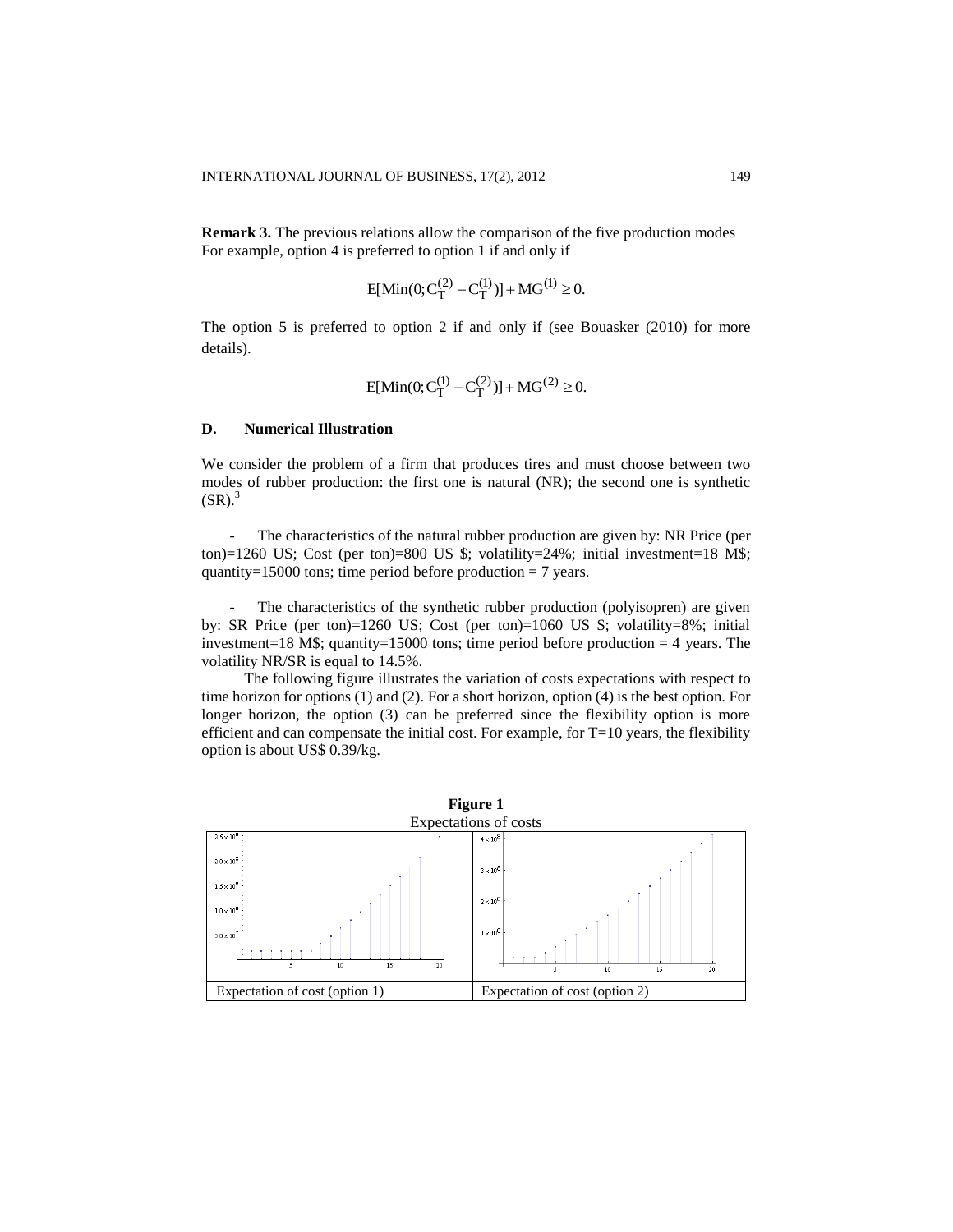## **IV. CONCLUSION**

In this paper, we examine the choice problem between two production functions. The manager can invest only on one project or invest in order to can switch from one project to the other one. We propose a model to evaluate the cost of such option by extending the Margrabe's approach which takes more account of random input prices. Investment costs are divided into an initial cost necessary to start the project and production costs when the production begins. We analyze three main options: investment on only one project; investment to benefit from the switching option at any time during the management period, and finally investment on a given project plus purchase of the option to get the maximum of the P&L at maturity. For sufficiently long time horizon, the options to switch are generally better than the investments on only one project. Further extensions would consider manager with risk aversion, multiple outputs and more complex investment structure to deal with some debt issues.

### **ENDNOTES**

- 1. All proofs are available upon request.
- 2. Recall that for a lognormal random variable:  $X = e^T$  where Y has a Gaussian distribution N(M, $\sigma$ , we have  $E[X] = exp[m + \sigma^2 / 2]$ .
- 3. Note that demand for rubber is very volatile: for example, 6 million tons during 1996 and 21 million tons in 2006.

#### **REFERENCES**

- Black, F., and M.S. Scholes, 1973, "The Pricing of Options and Corporate Liabilities," *Journal of Political Economy*, 81, 637-654.
- Bouasker, O., 2010, "On the Analysis of Investment Choice: Real Options and Production Functions," PhD Thesis, University of Cergy-Pontoise, France.
- Brennan, M., and E. Schwartz, 1985, "Evaluating Natural Resource Investments Under Uncertainty," *Journal of Business*, 58, 135-157.
- Brennan, M., and L. Trigeorgis, 2000, Project Flexibility, Agency, and Competition, Oxford University Press, Oxford.
- Dixit, A. and R.S. Pyndick, 1994, *Investment under Uncertainty*, Princeton University Press.
- Duckworth, K. and M. Zervos, 2001, "A Model for Investment Decisions with Switching Costs," *Annals of Applied Probability*, 11, 239-250.
- Kulatilaka, N. 1988, "Valuing the Flexibility of Flexible Manufacturing Systems," *IEEE Transactions on Engineering Management*, 35, 250-257
- Kulatilaka, N. 1993, "The Value of Flexibility: The Case of a Dual-fuel Industrial Steam Boiler," *Financial Management,* 271-280.
- Kulatilaka, N. and L. Trigeorgis, 1994, "The General Flexibility to Switch: Real Options Revisited," *International Journal of Finance*, 6, No. 2, (fall).
- Laughton, D., 1998, "The Management of Flexibility in the Upstream Petroleum Industry," *The Energy Journal*, 19, 83-114.
- Margrabe, W., 1978, "The Value of an Option to Exchange One Asset for Another,"